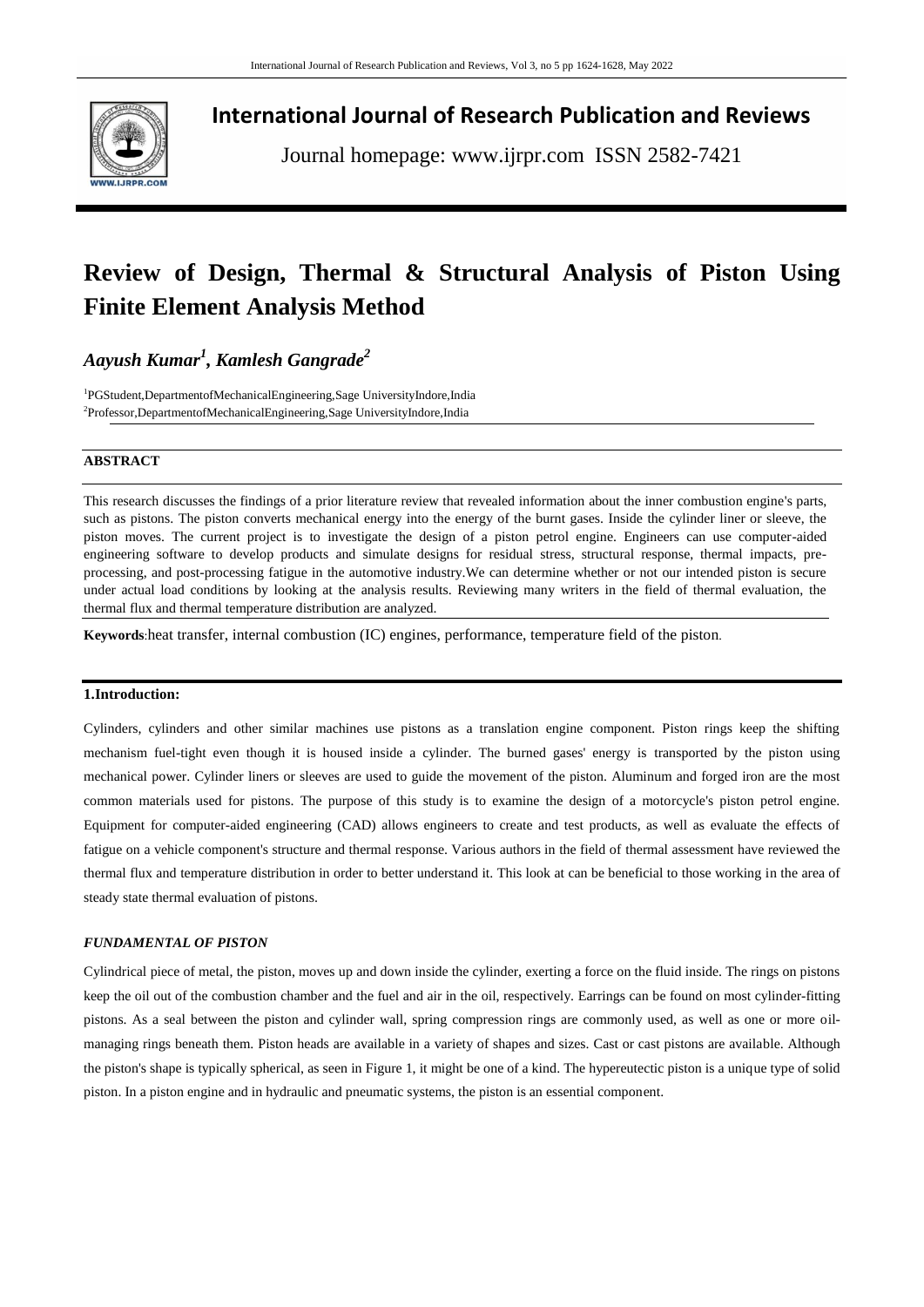

#### **2.LiteratureReview**

In this section research papers are discussed relatedtothepresentwork.Publishedpapersarehighlightinthissection.

**Krishnan et al. [1]** Lightweight materials, such as ultra-high tensile steels, aluminium and magnesium alloys, polymers and carbon-fiber reinforced composite materials, have been investigated in detail. Aluminum with particles of silicon carbide are used to create a novel composite matrix, Al 6061 alloy in reinforcement with silicon carbide, which improves the piston's life and has the same general performance as Al 6061 alloy in reinforcement with silicon carbide. Aluminum and silicon carbide are used in a 2:3 ratio to design and analyse the piston. Autodesk Inventor is used to create a parametric version of a piston in 3-D.

**S N Kurbet's [2]** According to engine-parts research, the piston is the primary cause of engine-parts vibration and noise. To better understand the primary and secondary motions of engine parts and how they cause mechanical noise, the focus is on piston vibration. If a structural part is strained, it could have an impact on the engine's ability to perform. It is possible to optimise the weight of a piston so that it can perform at its best. With this review, we hope to better understand how pistons can sustain severe thermal and structural loads while also reducing stress concentrations at the piston's top end. The FEA of a standard four-stroke engine piston is proposed, and the results of the analysis are compared in order to determine the component's maximum stress. FEA is used to measure the stiffness at operating temperatures and stresses of various aluminium alloys.

**F.S. Silva [3]**One important conclusion that can be derived from this work is that while fatigue isn't responsible for the vast majority of broken pistons, it's still an issue with engine pistons and a solution for piston makers remains a top priority. And it's going to be a problem for a long time because of efforts to reduce fuel usage and improve power, which will lead to thinner walls and higher stress levels. It is possible to meet all of the requirements for effective piston application, including mechanical and high-temperature mechanical fatigue and thermal/thermal-mechanical fatigue, by using various concepts, such as design, materials, and manufacturing technologies.

**Gopal et al. [4]** examined a 4-wheeler petrol engine's piston, connecting rod, and crankshaft mechanisms. The components of the assembly should be rigid, and the meeting should function as a mechanism for transporting them. Static, dynamic, and thermal evaluation methods were used to replace the meeting's additives with new sets of compounds, according to the proposal. An FEA was performed in ANSYS on the engine piston, connecting rod, and crankshaft, which were modelled and constructed in accordance with the supplied design. In Hyper Mesh, the meshing was completed.

**Shehanaz et al. [5]**A piston constructed of cast aluminium alloy and titanium alloy is subjected to thermal studies. The most important goal is to determine the effect of the real engine state on the piston's thermal strain distribution during the combustion process. This study is being developed using finite element analysis in order to predict the higher pressure and the most critical area. ANASYS software is used to determine the piston's displacement, heat and pressure appropriation under the thermal loads and mechanical hundreds. We can deduce from these results that temperature transfer occurs at the piston's pinnacle factor while the piston is under thermal load, and quality pressure occurs at the piston's stick during this time.

Pandey et al. [6] used finite element analysis with ANSYS software to examine the design, evaluation, and optimization of a 4-stroke SI engine piston that is strong and lightweight. The response surface optimization module is used to optimise the piston. Piston mass decreased by 26.07 percent and its issue of safety increased by 3.072 percent as a result of the reduction in piston barrel thickness of 52 percent, the thickness of the piston crown head increased by 9.41 percent, the width of the top land increased by 3.81 percent, axial thickness of the hoop increased by 2.38 percent and radial thickness of the ring decreased by five, i.e., 31 percent.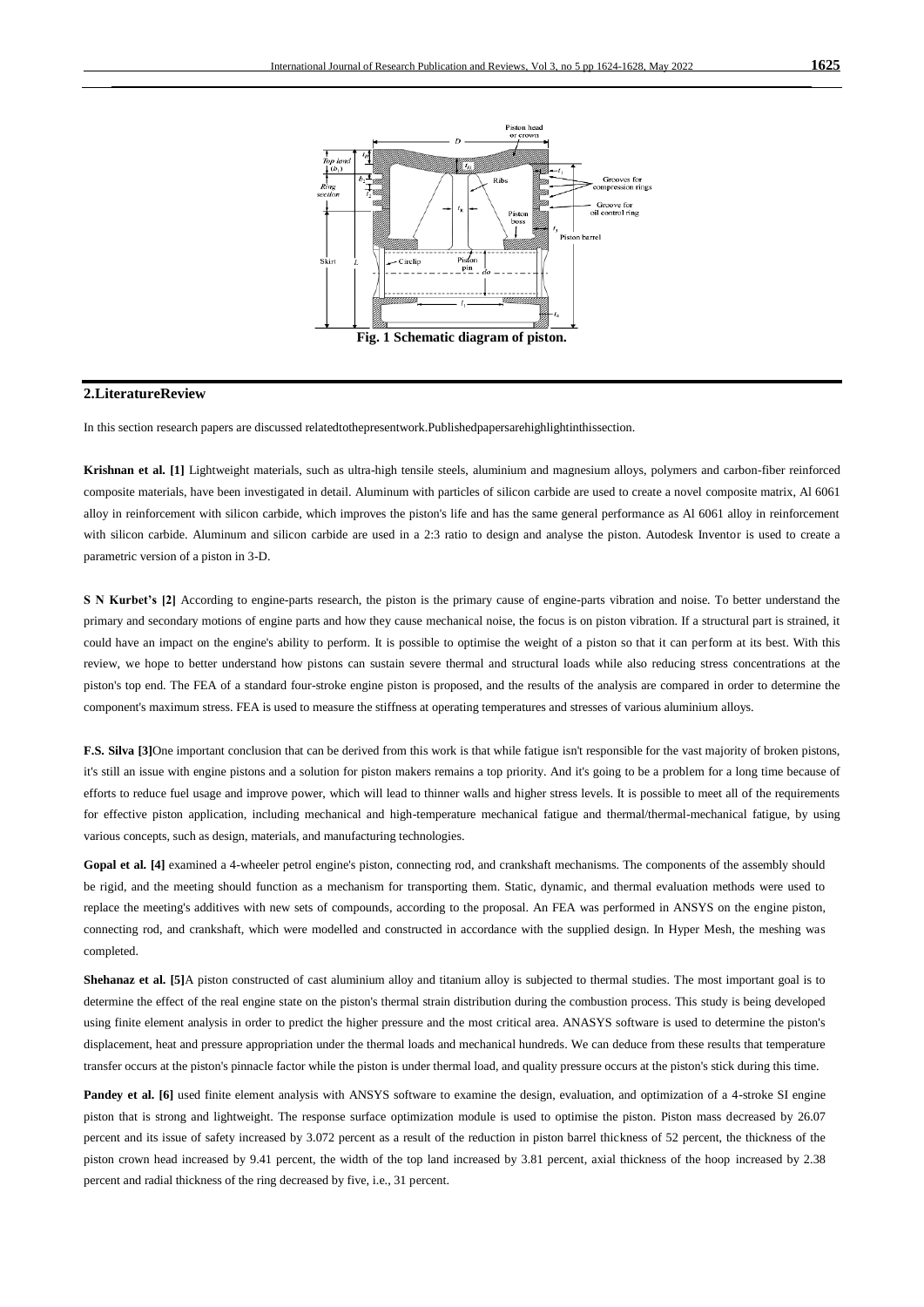K.Jagdeesh [7] the vibrating piston was subjected to finite element analysis in order to better understand the many properties of the piston. For each frequency and distance, acoustic pressure values are plotted along the axis of each of these two variables. Radiation impedance of the vibrating piston is also measured. A FE analysis is used to compare the experimental and theoretical values. His final conclusion is that a finite element analysis may be used to replicate the vibrating motion of a piston in water. Finding significant parameters, such as axial pressure and far-field pressure, as well as radiation impedance through calculations was critical in the naval application.

**Rao et al. [8]** Modeling the piston using Unigraphics, the results were confirmed by constructing a piston using aluminum-based mmc that contained 5, 10, 15, and 53 micrometre fly ash particles. Stir casting was utilised to achieve the desired shape and level of intricacy, and then the component underwent the necessary machining to provide the desired appearance. This strategy appears to improve the car's performance, according to the results. The redesigned piston model outperforms the original one in terms of performance. It was easier on the piston in the new type and it was more reliable because of the reduction in tensions. The issue is how the hardness, wear, and friction differ between the original and the modified versions, as determined by the different assessments that have been performed on it.

**Vishal et al. [9]** Materials for the piston's impacts were derived from an experimental examination of the engine's overall overall performance. The piston crown's lowest surface had the highest stress depth in all materials, as expected. The pinnacle of the pistons of 4032 and A2618 absorbed the greatest amount of displacement. Since the materials' thermal conductivity allowed for such a wide range of maximum temperatures to be determined, the whole maximum heat flow was absorbed by each of the piston materials. Alloys were found to have about the same level of performance. This means that additional research can be done using the new materials and various design optimization devices.

**Venkata Reddy et al. [10]** examined in order to improve the engine's performance. The piston needed to be investigated. Alloy steel is commonly used for pistons because of its high thermal and structural mass resistance. Stable works 2016 software was used to design the piston, while ANSYS workbench software was used to evaluate structural stress and temperature on the piston utilising a variety of materials, including composites.

**Sundaram et al. [11]** A 3-D CREO model was used to conduct CAE analysis, and ANSYS 14.5 was used to conduct thermal evaluations of 3 different piston materials (Al with 10%, 20% and 30% SiC) for the piston. For pistons, it seems that Aluminum with 10% SiC material is superior than Aluminum alloy material in terms of temperature distribution, resulting in Aluminum with 10% SiC material being preferable.

**Attar et al. [12]** ANSYS software may be used to study and assess thermal pressure mitigation, which is a critical component in the design of piston crowns or piston heads. Here, the focus is on reducing piston weight while still optimising the piston. There is a decrease in the piston's substance. The piston's performance was then improved. Cracks can also be seen at the upper end of the piston head when the piston skirt deforms. When the piston's stiffness fails, the situation becomes even more acute, and a crack often appears at the point A, which can spread slowly and could lead to the piston breaking vertically. This is because of the deformation, which causes the highest point of piston stress awareness. The deformation of the piston has a significant impact on stress distribution on the piston. As a result, the piston crown must be rigid enough to reduce the deformation, so as to reduce strain awareness.

**John et al. [13]** In research on aluminium silicon carbide (AlSiC), an aluminium matrix composite is used as an option for aluminium. CATIA v6 was used to create a 3-D model, while ANSYS 14 was used for structural and thermal analysis. AlSiC provides greater abrasion resistance, creep resistance, dimensional stability, reasonable stiffness-to-weight and strength-to-weight ratios, and better performance in extreme temperatures than aluminium.. The use of AlSiC in piston manufacture is likewise more straightforward than that of aluminium.

**Devan et al. [14]** investigated to find out how different types of piston materials conduct heat. Keeping the piston in a correct position is critical to the proper operation of an IC engine, as it is one of the most significant and complex components. Temperature failure is a common occurrence in pistons, and this is especially true when they are used in engines. Many piston materials were examined in order to achieve the desired heat distribution. In comparison to Al-Si, Al-Mg-Si, and Alloy, the average heat flux is reduced in AlSiC composite, according to the results of testing the impacts of various materials on the piston. Carbide content in AlSiC Alloy will increase as a result of a reduction in the maximum heat flow.

**Sonar et al. [15]** completed a thermal analysis of the piston and discovered unique mechanisms that cause the piston to suffer The maximum amount of deformation that the piston can withstand has been determined. The most significant influences affecting the piston's performance have been identified and investigated in depth. The deformation of the piston is particularly important for determining the stress distribution at the piston. As a result, the piston crown must be strong enough to reduce deformation if the stress awareness is to be decreased. Temperature has a major impact on the piston's deformation and strain, thus it's critical to shape the piston to minimise its temperature.

Singh et al. [16] CATIA and SOLIDWORKS software are used to construct a 3-Dimensional, strong version of the piston that includes the piston pin. The distribution and deformations of thermo-mechanical stresses and stresses in mechanical-thermal couplings are computed. After that, the ANSYS workbench software was used to complete the fatigue analysis for the purpose of investigating protection and life expectancy elements in the piston assembly. As a piston material, aluminum-silicon composites are commonly employed. With the strain assessment effects at work, it is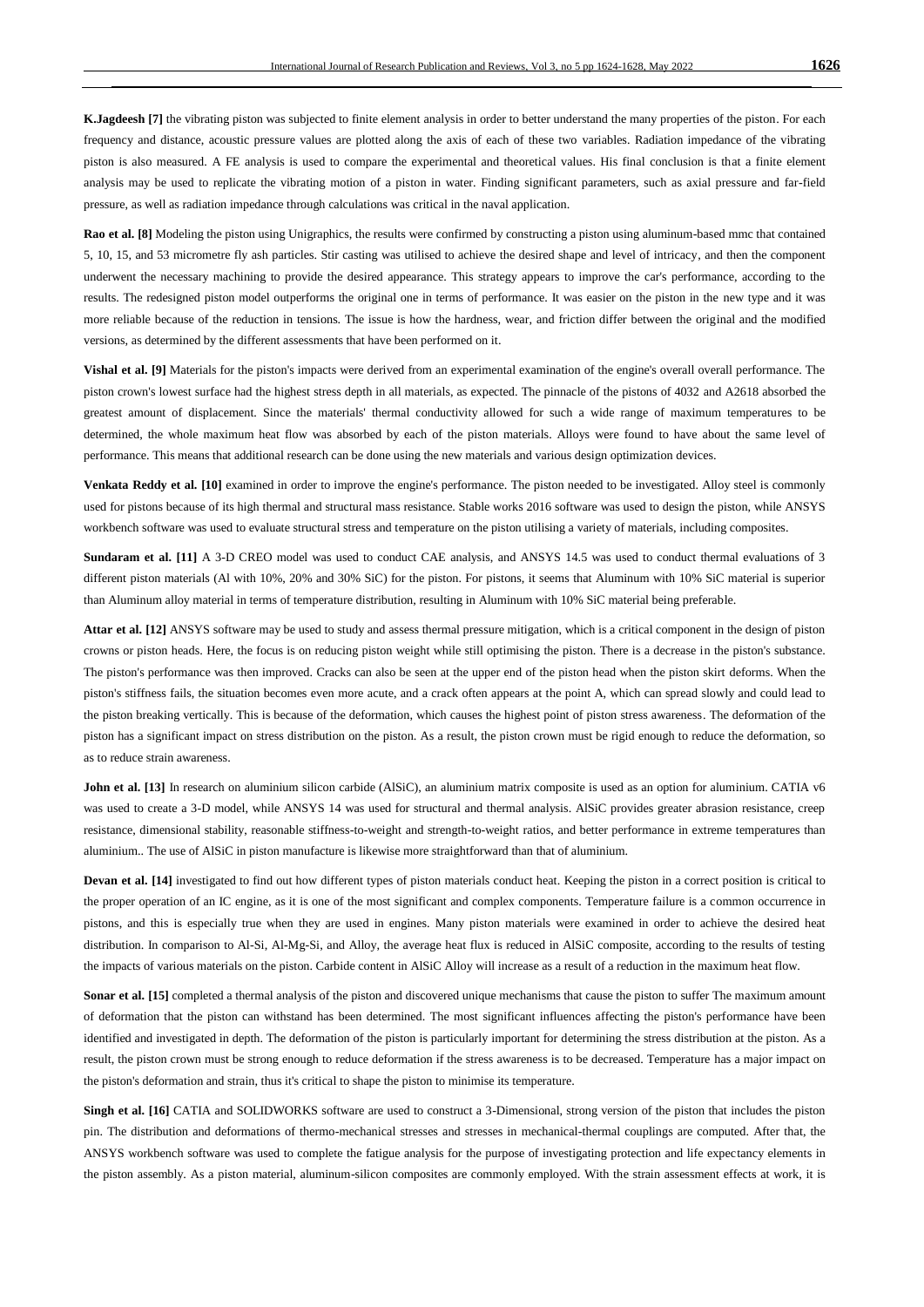possible to improve design at an early stage while simultaneously lowering the time and cost required to build a piston element. As a further result of the calculations, the maximum thermal load is 96.014 MPa, and the maximum gaseous-fuel explosive pressure (MPa) is 210.75.

**Srinadh et al. [17]**powerplant with a 1300cc diesel engine and used three piston rings with excellent profile. The computations were used to produce a two-dimensional graphic. Pro/Engineer software has been used to model the piston and piston jewels. During the structural evaluation, strain was used to calculate the piston and ring stress and displacement. In the thermal evaluation, temperatures measured at the piston surface were used to estimate thermal flux and temperature dispersion. Cast iron, Aluminum Alloy A360, and Zamak were used for the structural and thermal evaluation of the piston and piston rings model. The best material for the production of pistons and piston rings has been selected after a thorough evaluation of all available materials. In addition, ANSYS software was used to perform structural and thermal evaluations.

**Dilip Kumar Sonar, and et.al [18]** Tell me about that! Wear, temperature, and fatigue are the most common causes of damage, although other factors also play a role. Temperature-induced thermal fatigue and mechanical fatigue are two of the most common causes of fatigue damage. CATIA V5R20 software is used to design a piston in this project. To do an analysis, the design is imported into the ANSYS 14.5 programme.

**Prasanth et al. [19]** a piston's thermal performance was evaluated using a Hybrid steel matrix. Specimens of Al-Sic-graphite included in particle metal matrix composites are created using the stir casting method in the triumphant artwork The expansion degree of graphite is varied between 3% and 5%, while the charge of SiC remains constant, at 5%.. The composites were put through rigorous testing to determine their brinnel hardness, tensile strength, and affect electricity in accordance with industry standards. A close examination of the network's microstructure revealed a pattern of consistent appropriation. It has been shown that the hardness of the composite increases by up to 5% with an increase in graphite. The composites' tensile energy was similarly positioned to retain the distributed graphite in Al amalgam, which helped to improve the composites' tension. CATIA was used to model the piston, and ANSYS was used to do FEA on the same model for aluminium (pure) and aluminium (Al-SiC-graphite).

**JasimJaber [20]** addresses the possibility of using composite materials to replace the aluminium alloy. The weight of the piston can be lowered by 20-40% while still maintaining its durability thanks to the use of composite materials. Fuel consumption was successfully reduced by lowering the weight of the piston.

#### **Conclusion**

Impacts on piston strength can be seen in piston materials, which have a significant effect in engine performance. The piston crown's bottom surface shows the greatest amount of stress in both materials, which is to be expected. The top of the piston is made of aluminium alloy and grey cast iron, which absorbs the maximum amount of displacement. Due to the thermal conductivity of the piston materials, the maximum heat flux is absorbed by both piston materials, resulting in the highest maximum temperature. As a result, new materials and a variety of design and analysis tools can be used to enhance study. Concave pistons exhibit greater stresses and overall deformations than convex pistons in the designs for which analysis are performed. Concave or cup-shaped pistons in diesel-fueled, large-sized IC engines are hence justified.

#### REFERENCES

**[1]** Krishnan S, Vallavi MS, kumar M, Hari Praveen A. Design and analysis of an IC engine piston using composite material. European Journal of Advances in Engineering and Technology. 2017; 4: 209–215p.

**[2]** S N Kurbet1, Vinay V Kuppast1 and Vijay Kumar N Chalwa2 "Finite Element And MBD Analysis Of Piston To Predict The Engine Noise" \*Int. J. Mech. Eng. & Rob. Res. 2013.

**[3]** F.S. Silva, Fatigue on engine pistons – A compendium of case studies, 13 (2006) 480–492

**[4]** Gopal G, Kumar L, Reddy K, Rao. Analysis of piston, connecting rod and crank shaft assembly. Elsevier. 2017; 4: 7810–7819p.

**[5]**Shehanaz, Shankariah. Design and analysis of piston using composite material. International Journal of Innovative Research in Science, Engineering and Technology. 2017; 8: 16039–16048p.

**[6]** Pandey, Jain, Bajpai. Design, analysis and optimization of four stroke S.I. engine piston using finite element analysis in ANSYS software. International Journal of Advance Engineering and Research Development. 2016; 9: 16–27p.

**[7]** FE Analysis of a Vibrating Rigid Circular Piston in Water" by K. Jagadeesh and M. S. Vijaya2SASTECH Vol. VI, NO.1, in the year April 2007.

**[8]**Koteswara Rao, MansoorAhamed, Raju. Fabrication design and analysis of piston using metal matrix composites. International Research Journal of Engineering and Technology. 2016; 11: 448–453p.

**[9]** Vishal, Jain, Chauhan. Design and analysis of aluminum alloy piston using CAE tools. International Journal of Engineering Sciences & Research Technology. 2016; 7: 332–339p.

**[10]** Reddy, Goud. Design and analysis of the piston by using composite materials. International Journal of Professional Engineering Studies. 2016; 7: 153–162p.